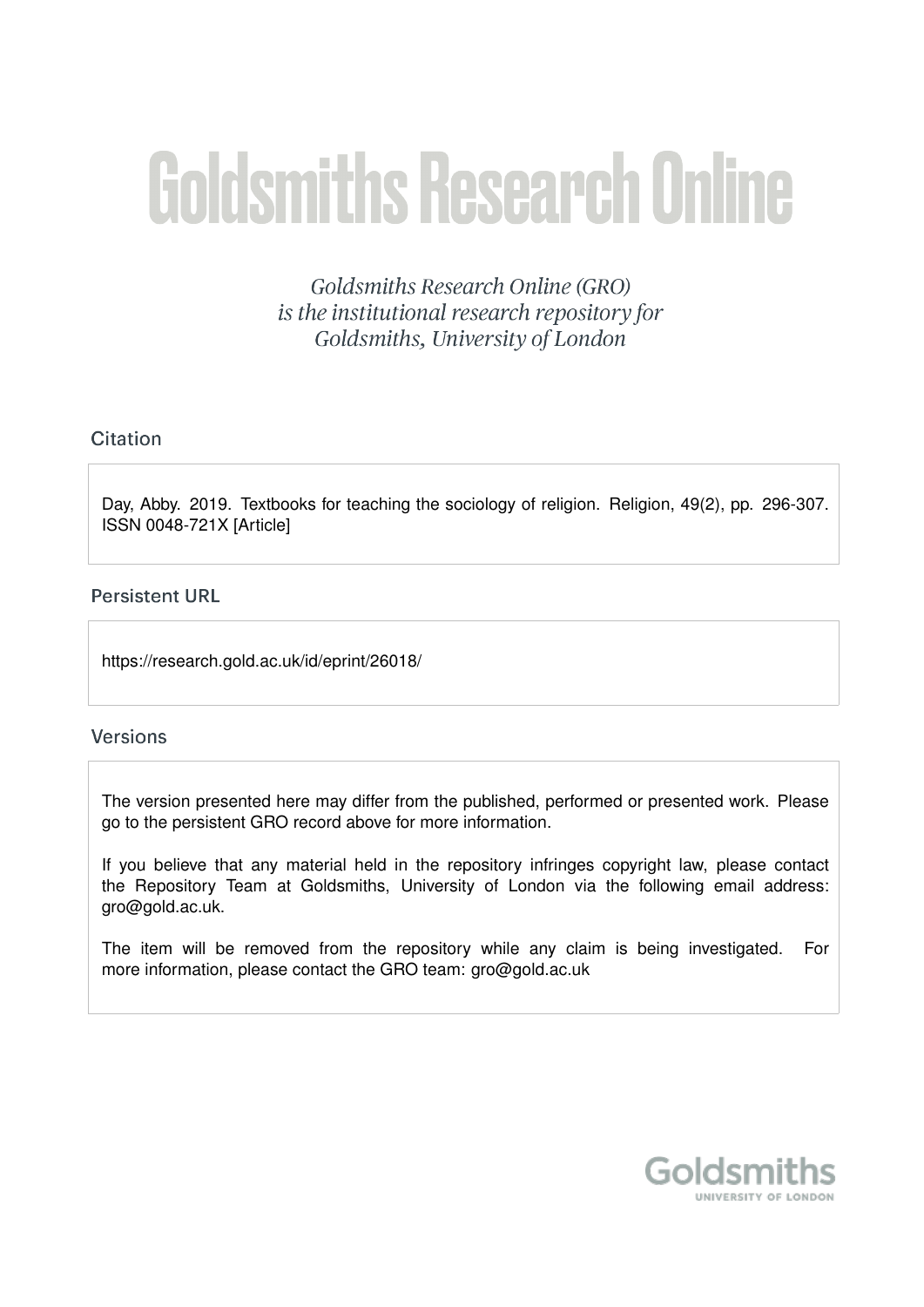#### **Textbooks for teaching the sociology of religion**

<https://doi.org/10.1080/0048721X.2018.1505112> *Religion 49.2 2019*

#### Abby Day

#### Abstract

The sociology of religion, a vibrant sub-discipline of sociology, is popular amongst students taking degrees in Sociology, Theology, and Religious Studies. Teachers are often not sociology specialists and seek a standard text to help with classes. Others, who specialise in sociology, have usually no background in the study of religion. His review surveys the field of books recommended by teachers and students and finds few to wholly recommend. The author calls for texts to be more inclusive, less dogmatic, and more directed to best pedological practice.

#### Keywords

Sociology of religion; undergraduate; textbooks

The term 'textbook', here in the title, perhaps implies a standard, a fixed set of rules or guidelines; not qualities that tend to be embraced by contemporary sociology scholars. But then, some scholars do not much like books at all. More than once, I have heard it said: 'why write (or read) a book when a journal article will do?' That opens the question: what is it a textbook about the sociology of religion can, and, should, do? And what is it we expect our students to do with it? The length of a monograph (typically 70–90 000 words) is necessary to accomplish a detailed and nuanced task; some would argue for textbooks to be much longer. A journal article presenting a specific range of data may succeed in transmitting key points of information but is usually directed towards professional scholars who are familiar already with their field and have embedded, implicit knowledge. A book, however, can develop argument and evidence for the non-specialist reader, particularly undergraduates, providing the necessary description to enliven ideas, offer in-depth knowledge from numerous sources and even disciplines, create a comparative, problematising schema and suggest several ways forward. Those who teach students to question, engage critically, and develop independent thinking about their subjects will usually need a book to illustrate those techniques and shift students from wanting 'facts' and 'truth' to demanding context, contour and questions. Indeed, it is often argued that sociology is a product of modernity, where the plausibility of truth claims has been eroded. A good sociology textbook should, therefore, present competing claims and theories. When reviewing book proposals for publishers, I have seen definitions of 'textbooks' as a book that introduces students to a new subject, and therefore covers all the material considered to be essential for an understanding of the subject. Straightforward as that appears, it is important to remember that someone, the author at least, is making judgements about what is 'essential'.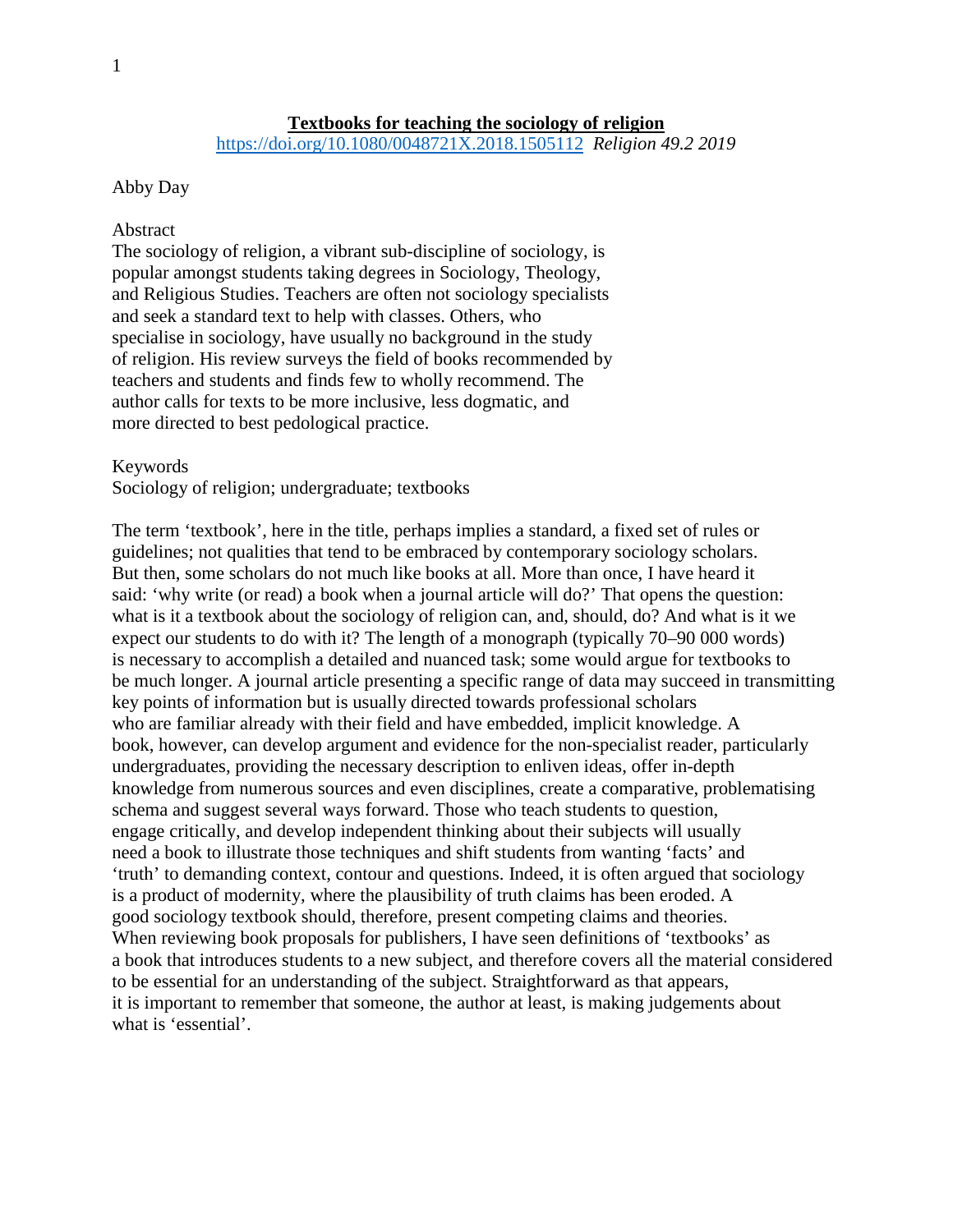#### **Choosing sociology of religion text books**

This article is similar to other such articles in Religion, where scholars are invited to write about the 'textbooks' they would recommend for teaching certain aspects of religion. The initiative began in 2013, with Religion editors announcing it while also noting the ambiguity of nomenclature (Stausberg and Engler 2013, 131): there are few advanced textbooks for students studying religion compared to other subjects, and neither is there a sharp distinction between textbooks and introductory overviews (or, I would add, 'readers' or 'handbooks').

There are several good 'handbooks' for the sociology of religion, with chapters written by contemporary eminent and well-known scholars in the field. Those with strong introductory chapters and section commentaries are most useful to students. For reasons of space, and to keep this article's focus on 'textbooks', only one such handbook is reviewed here. Although Woodhead and Heelas' Religion in Modern Times: an Interpretive Anthology (2000) ranges well outside the sociology of religion, it meets the high standard of detailed editorial engagement we (Day and Coleman 2016) observed in Lambek's (2008) anthology: clear, engaging writing style covering important themes and scholars. In making our selection for a review of anthropology textbooks (Day and Coleman 2016), we chose those that we and our colleagues felt served their purpose well because they offered a broad, and epistemologically transparent, grounding in the subject. When exploring the books for this review, I asked colleagues at work, at conferences, and in teaching positions at a range of universities worldwide for their recommendations of contemporary textbooks (notwithstanding their use of classic works of Weber, Durkheim, Marx and others). Further, I examined course reading lists available online, and reflected with my students on what had been useful, or not, and why. Most colleagues said they didn't know of any 'textbooks', and several added that they

felt a 'textbook' was something appropriate for secondary school students, not those in graduate education, who should be reading primary works. They were able to suggest several key books they felt were essential and helpful to students. Several of the same books re-appeared in these conversations over the past two years and have been reviewed here. Geography played some part, revealing differences in the United States and the rest of the world. The criteria, however, were much the same, even as the content and method varied: teachers and students seek well-structured, engaging books that inform both theoretically and empirically, invite questions and discussion, illuminate methods, and excite a sociological imagination.

The empirical and theoretical picture is complicated and requires a re-evaluation of some of the classics. As Dillon (2003, 3) observed: 'That the continuing significance of religion in late modern society was not anticipated by classical social theorists and is at odds with much of contemporary theory is due to many factors'. Many proponents of secularisation theses expected societies to reflect more 'reason' and instrumentalised rationality than has been the case.

The existence or otherwise of gods is not our domain of enquiry, as Dillon (2003, 7) discusses. She positions religion as an empirically observable social fact: 'Sociologists of religion are not concerned with inquiring into whether God exists or with demonstrating the intellectual compatibility of religion and science'. She (Dillon 2003, 6) (in concert with many anthropologists and historians), points out that the experience of religion and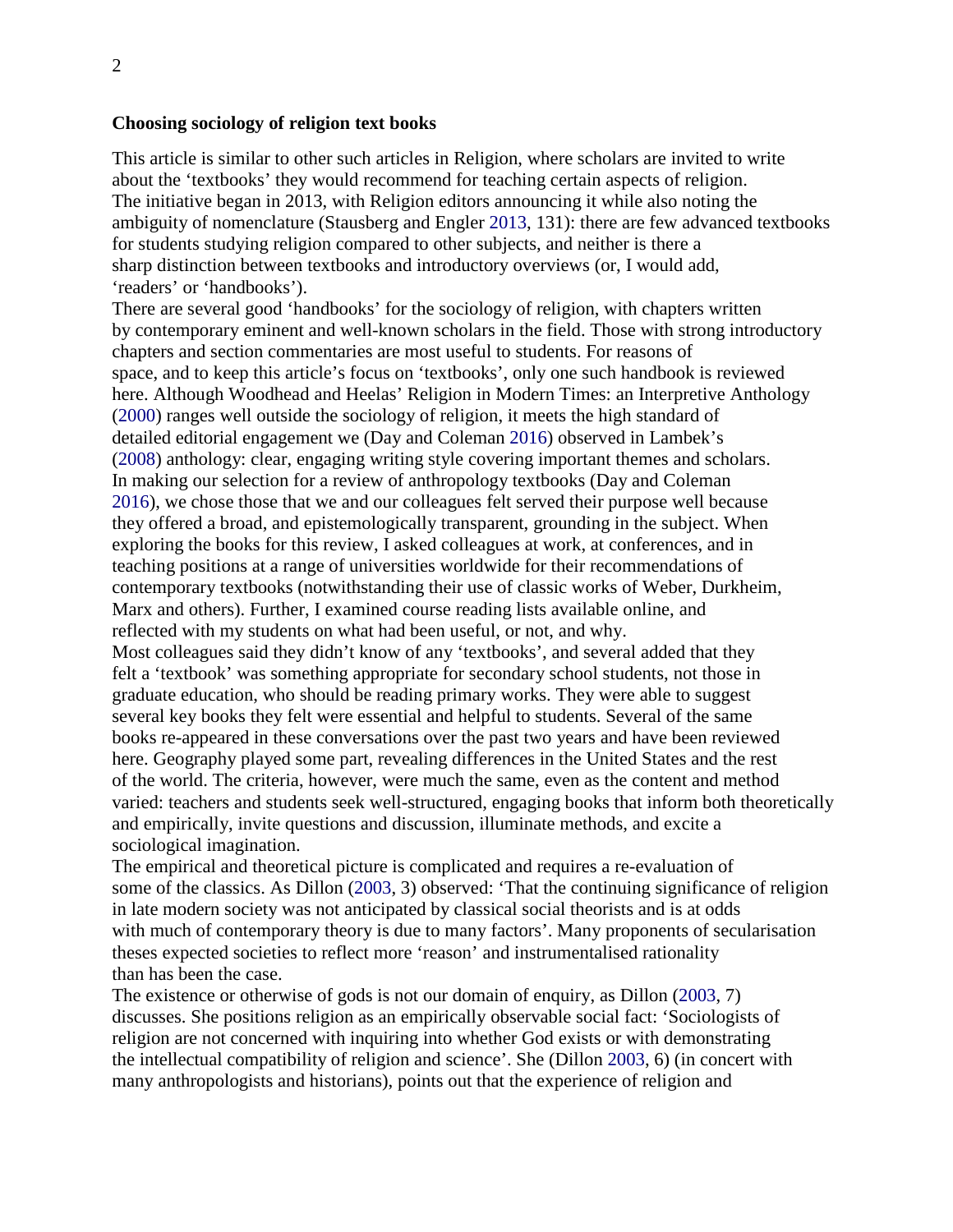reason are not necessarily opposed, but religious belief and experience are located in overlapping, interdependent domains of the rational and non-rational.

The intertwining of religion and reason in everyday life also means, for example, that although many Americans express belief in God and the afterlife (e.g., Greeley and Hout 1999), this does not necessarily mean that they anticipate actually having an afterlife and, in any case, may go about their daily activities with a certain religious indifference. Religion matters in many lives and, in public culture but it is not the only or the most important thing and its relevance ebbs and flows relative to what else is going on. In short, across the diverse personal and institutional contexts of daily life reason and religion are sometimes coupled and sometimes decoupled.

Dillon's comments may open disciplinary questions of the differences between religious studies and sociology of religion. Having worked in both fields, as have many scholars, I would not want to be overly pedantic about a purported distinction. For the purpose of teaching sociology of religion, I have sought materials that engage with religion as a social fact, produced by society, affected by and affecting social structures and institutions. A final criterion for the purpose of this review was to speak to Religion's international base. I have therefore chosen texts from several geographic regions. They are presented here in alphabetical order by author.

# **Alan Aldridge:** *Religion in the Contemporary World: A Sociological Introduction* **(2013), 3rd edition [1999], Cambridge: Polity. (250 pp)**

The book's sociological tone is set from the beginning, with the first pages devoted to an important sociological question: what are the implications for society of including a question about religious identity on a national census? That example allows Aldridge, a UK scholar of cultural sociology, to unpack skilfully the fraught task of defining religion, particularly as illustrated by two excellent examples, Scientology and the Baha'i faith. The book's structure follows the same pattern throughout posing a sociological question and then exploring plausible answers through reference to contemporary examples and influential theorists. Throughout the book, empirical data are broad, international and interesting enough to capture students' attention.

Chapter material is organised according to key ideas and questions. For example, the first chapter 'Defining Religion: Social Conflicts and Sociological Debates', is followed by two on the topic of secularisation: 'Secularization: the Social Insignificance of Religion?' and 'Secularization Challenged: A New Paradigm?'. Other chapters, about new and transformed religions, are titled with sociological questions. The chapter 'Dangerous Religions? Sects, Cults and Brainwashing' is followed by 'Dangerous Religions? Fundamentalism'. Other chapters consider civil religion, gender and sexuality, the 'spiritual revolution' and diversity. One of the strengths of this book is the author's even-handed approach. He does not overly emphasise any one idea or theorist that happens to match his own interest or point of view; rather he briefly summarises debates and then succinctly synthesises the main points. His own critique frequently peppers the text, but only after the key idea or text has been neutrally discussed. His conclusion to a section on the 'clash of civilizations', for example, is pointed (Aldridge 2013, 214): 'It is hard to see in Huntington's discussion any serious recognition of the contribution that Islam has made to Western cultures or any sensitivity to the elements of faith that they share'.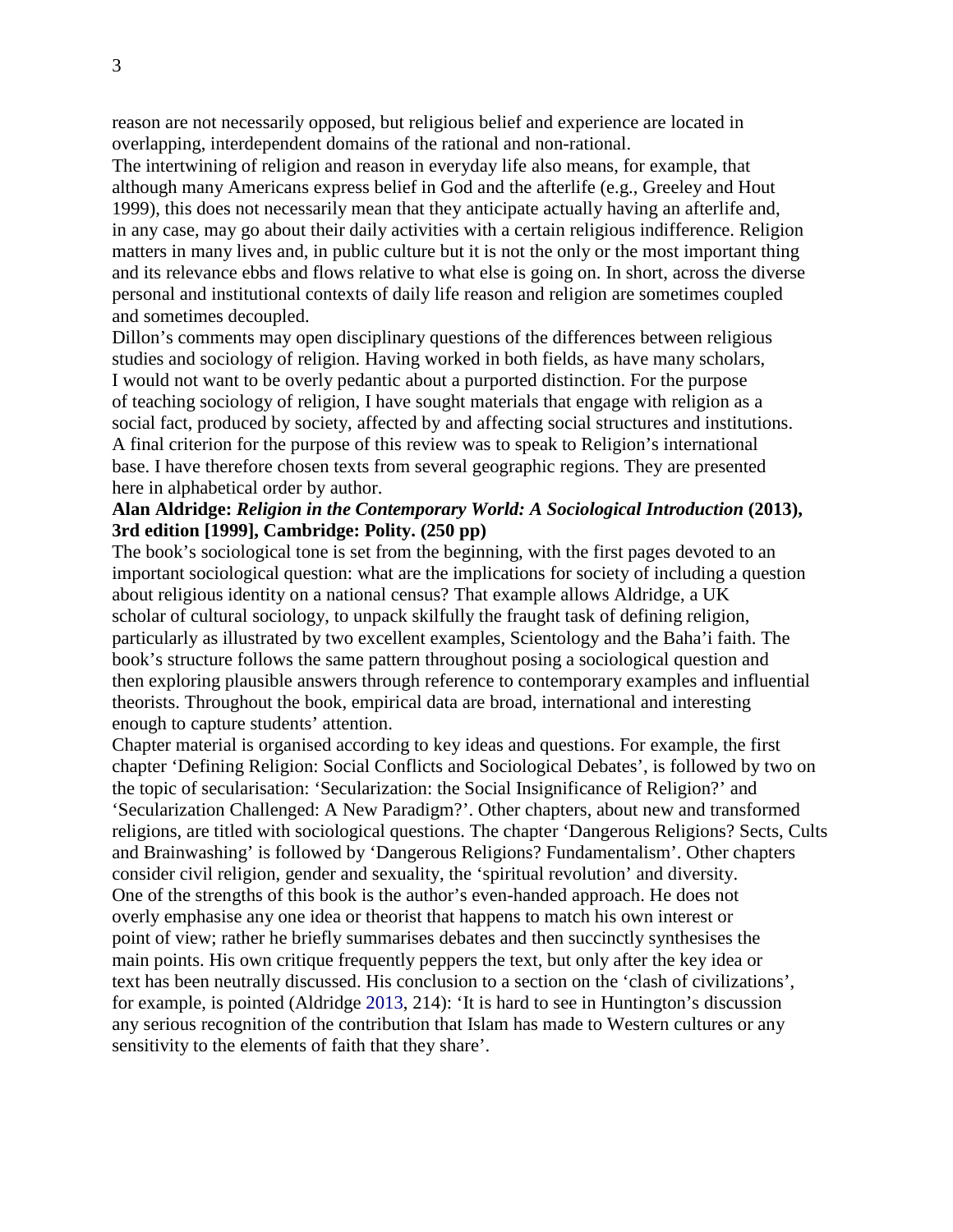Each chapter has helpful in-text references corresponding to a composite bibliography, and also suggested 'further reading' at the end of each chapter. In conclusion, this is a sociologically informed, sensitive text that addresses the kinds of issues students grapple with when studying contemporary religion and does so by exploring not just case studies but relevant theoretical explanations. It could be improved by adding questions for student discussion and suggested activities. In common with all the other texts, its bibliography could be further diversified.

## **Kevin J Christiano, William H. Swatos, Jr. and Peter Kivisto:** *Sociology of Religion Contemporary Developments,* **3rd edition (2015), [2001]. Lanham, Boulder, New York, London: Rowman & Littlefield. (410 pp.)**

This book primarily relies, as the editors explain, from data and argument sourced from the United States – an unnecessary limitation, I suggest, considering the rich global complexity of religion to which most students are exposed on an almost daily basis. Its parochial material and tone may rankle those outside the United States who object to the notion of American intellectual hegemony. Although it appears to incorporate ideas and data about the rest of the world, it does so in a way that places the American case as central and the rest as different and 'other'. This presents perplexing questions: why, for example, would the authors decide that Islam be related to themes of 'ethnicity' but Christianity would not?

The other weakness is the editors' rigid adherence to certain opinions, which makes the tone at times a little dogmatic. For example, rather than discuss the development and variety of secularisation theses, the editors reject secularisation theory outright, following instead a 'new paradigm' outlook of religious change and variety. Once again, this might be a popular theory within the United States, but scholars elsewhere tend to compare and contrast a variety of explanations for religious change.

The book situates the sociology of religion in a chronological frame, showing how religion captivated early sociological thinkers, such as Durkheim, Marx, Simmel and Weber. It proposes a distinction between Religious Studies and Sociology of Religion with which many scholars would take exception: Religious Studies scholars, they suggest, believe that there is an irreducible spiritual force in the universe, whereas, in their view, Sociology of Religion scholars are free of that assumption and only examine how people put their beliefs about the 'sacred' into action.

The third edition is livelier: text blocks are liberally inserted to break up pages, recent controversies are well-covered, such as the abusive behaviour of Catholic priests and subsequent Church cover-ups, and the final section explores neopaganism, gods and goddesses.

## **Grace Davie** *The Sociology of Religion: a Critical Agenda* **(2013), 2nd edition [2007], London: Sage. (304 pp)**

This book, in its second edition, is an interesting and often challenging text. Students sometimes find it difficult to follow British sociologist Grace Davie's wide-ranging and often equivocal style of writing. That has always been, in my view, both a great strength and occasional weakness in her oeuvre. Her attention to detail, nuance and imaginative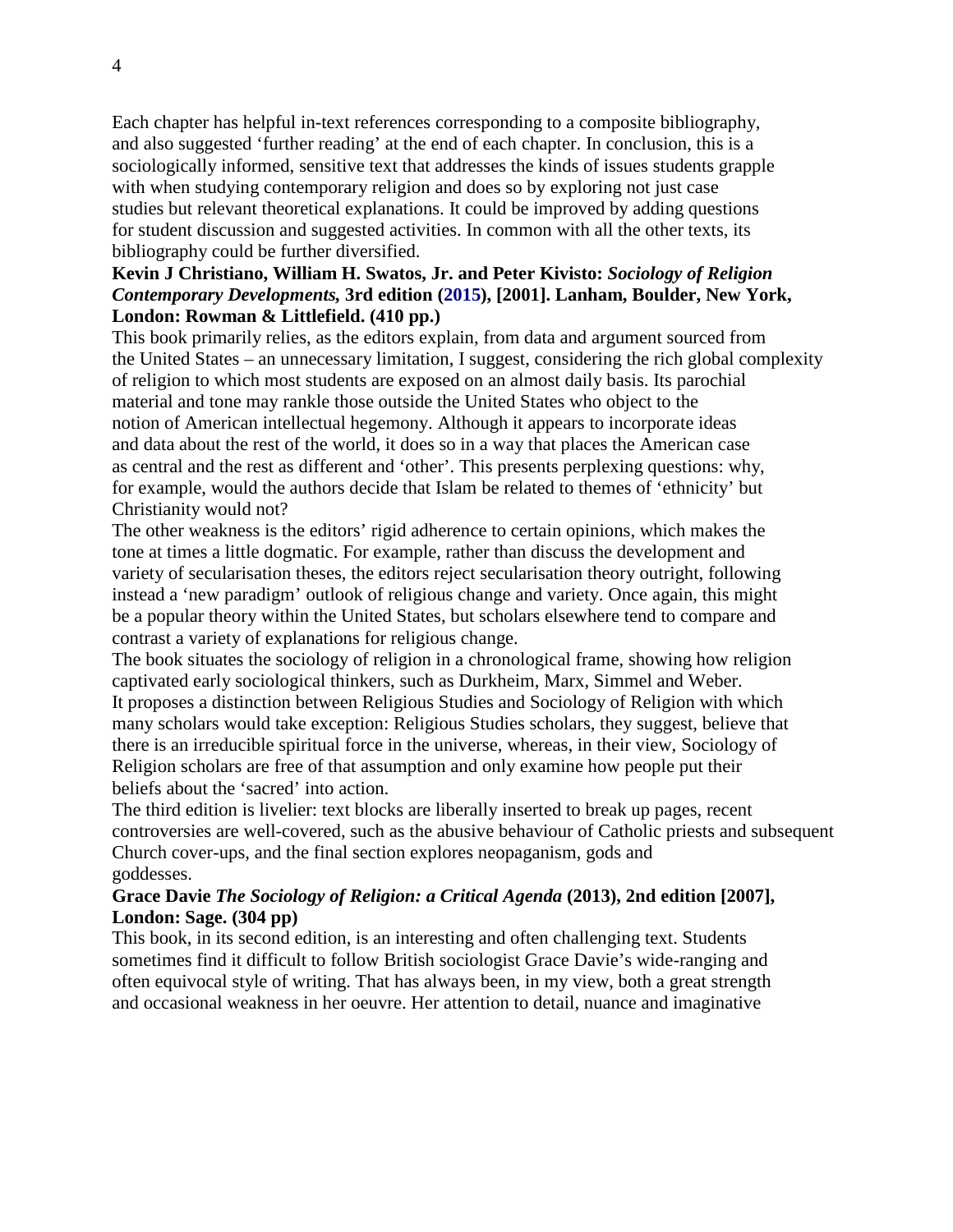approaches require serious, patient attention. Teachers will likely find this more suited to advanced students. The strongest chapter in her text, 'Methodological Approaches', provides a good illustration as she says (Davie 2013, 112)

The initial task of this chapter is to bring together and exemplify (whenever possible with reference to material presented elsewhere in this book) the principal methodologies found in the sociological study of the religious field. The second, and perhaps more important, undertaking is to encourage more imaginative approaches to the gathering of data - to widen the range of resources and to think carefully about how the data that they yield can be incorporated into the sociological account.

Were it not for such imagination, the field would have been robbed of some of her most interesting insights – her 'believing without belonging' thesis, the argument that Europe is an 'exceptional case' in the process of secularisation and her work revealing 'vicarious religion'. She urges students to avoid the ultimately pointless task of following a supposed scientific approach to religion: 'the stress on scientific method has been counterproductive in that it rules out, almost by definition, the most interesting parts of the agenda' (Davie 2013, 112). Davie draws a line between British researchers who valorise either qualitative or quantitative methods and who support either theories of secularisation or religious change. As she explains, large-scale surveys may provide useful correlations, but it is necessary to dig deeper to question, for example, the questions being asked, and their relevance to a variety of both religions and global regions.

The book is structured in two parts: 'Theoretical Perspectives' and 'Substantive Issues'. It is useful to consider religion in those ways, allowing students to focus both on what religious actors are doing in the contemporary world, and why. Approaches such as secularisation theory, rational choice theory and theories of modernity get the full treatment, with Davie lending a light, yet consistent, critical touch, even when discussing her own personal favourites, such as multiple modernities. In her exploration of substantive issues, she covers mainstream religions, minorities, 'fundamentalism' and globalisation. Like in most texts about religion, there tends in her book to be an implicit bias towards Christianity. Her chapter 'Demanding Attention: Fundamentalisms in the Modern World' is generally well received by students, both for its topical flavour and its balanced treatment. Students are sharply aware of the racist discourse surrounding popular representations of 'extremism' and terrorism. In lectures and seminars, they respond quickly to presentations illustrating how media and politicians persist in purveying stereotypical images: white men who massacre their families or schools are depicted as troubled, or lonely, with no reference to even their nominal Christian background, but anyone brown or black is immediately described as a terrorist, and invariably (often without any evidence) as a Muslim. Davie's chapter provides an excellent response to that common binary. She not only locates a dramatic religious reemergence in, as most scholars do, the 1970s but pinpoints both the Iranian revolution and a new, politically oriented, Catholic Pope. She criticises scholars of religion for not anticipating those, and later, developments primarily because they were intellectually locked into a secularisation paradigm that claimed religion was diminishing in quantity and significance. Further, Davie applies her theories to secular, as well as religious fundamentalisms, citing as an example violent sections of the Animal Rights movements.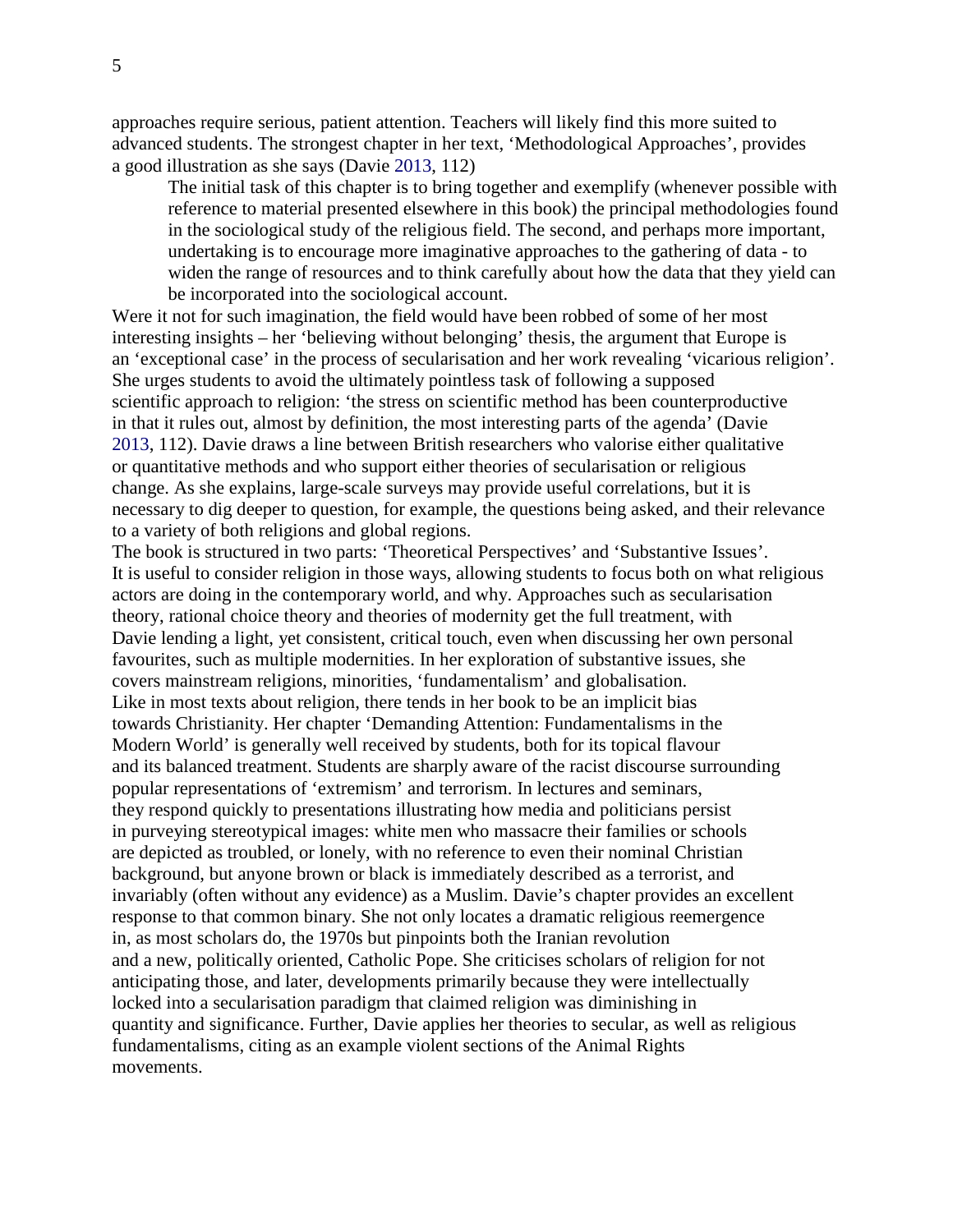The index and bibliography are good, but with only two tables, the text would benefit from being broken up.

#### **Andrew Dawson:** *The Sociology of Religion* **(2012), London: SCM. (256pp).**

The book's premise framed at the outset is correct: many students studying religion are unfamiliar with sociology, and many studying sociology are unfamiliar with religion. Dawson then sets himself a daunting task, to speak to both audiences simultaneously. I think he succeeds, without being patronising to either. He observes that although more than a century ago religion commanded significant attention of major thinkers, in the latter part of the last century sociologists lost interest in what they thought was a dead subject. His description of a sociological orientation is something to which most students can relate (Dawson 2012, 7–8):

While a number of academics have contributed greatly to analysing the day-to-day interactions

through which human beings construct their social world, what makes this analysis truly sociological is its theoretical linkage with broader concerns relating to the institutions

and structures which frame all aspects of interpersonal encounter.

His ten chapters review the nature of thinking sociologically about religion, its classical theorists, debates about secularisation, ideology, gender, new religions, spirituality, fundamentalism, globalisation and market dynamics. Although writing from his UK base, his examples and theorists are international, and a particularly useful characteristic is his frequent references to the lineage of ideas and theories, thereby placing them in spatial and historical contexts. These are helpful for students who may be constantly nagged by teachers like me to be aware of the genealogies of the theories with which they are engaging. Dawson is careful to summarise and stress the sociological aspects of a particular theorist's work. His constant repetition of that aspect may seem obvious to more advanced students but is particularly welcome on introductory courses. He also, reassuringly, demonstrates he is up-to-date with recent developments.

The book has a good index and bibliography but, as with some many such works, could be usefully brightened by text boxes and illustrations. It would suit both beginners and more advanced students.

#### **Michele Dillon:** *Handbook of the Sociology of Religion.* **(2003), Cambridge: Cambridge University Press. (481 pp.).**

This comprehensive volume is more handbook than a textbook, but its reach and depth can make it an important contribution to teaching at both undergraduate and postgraduate levels. Its 28 chapters are divided into six sections, the titles of which signify its sociological grounding: Religion as a Field of Sociological Knowledge; Religion and Social Change; Religion and the Life Course; Religion and Social Identity; Religion, Political Behaviour, and Public Culture; Religion and Socioeconomic Inequality. Authors are a roll call of the most important sociologists of that generation, whose chapters are sufficiently theoretical as well as empirical to be relevant today. (Dillon tells me that a revised version is not due imminently).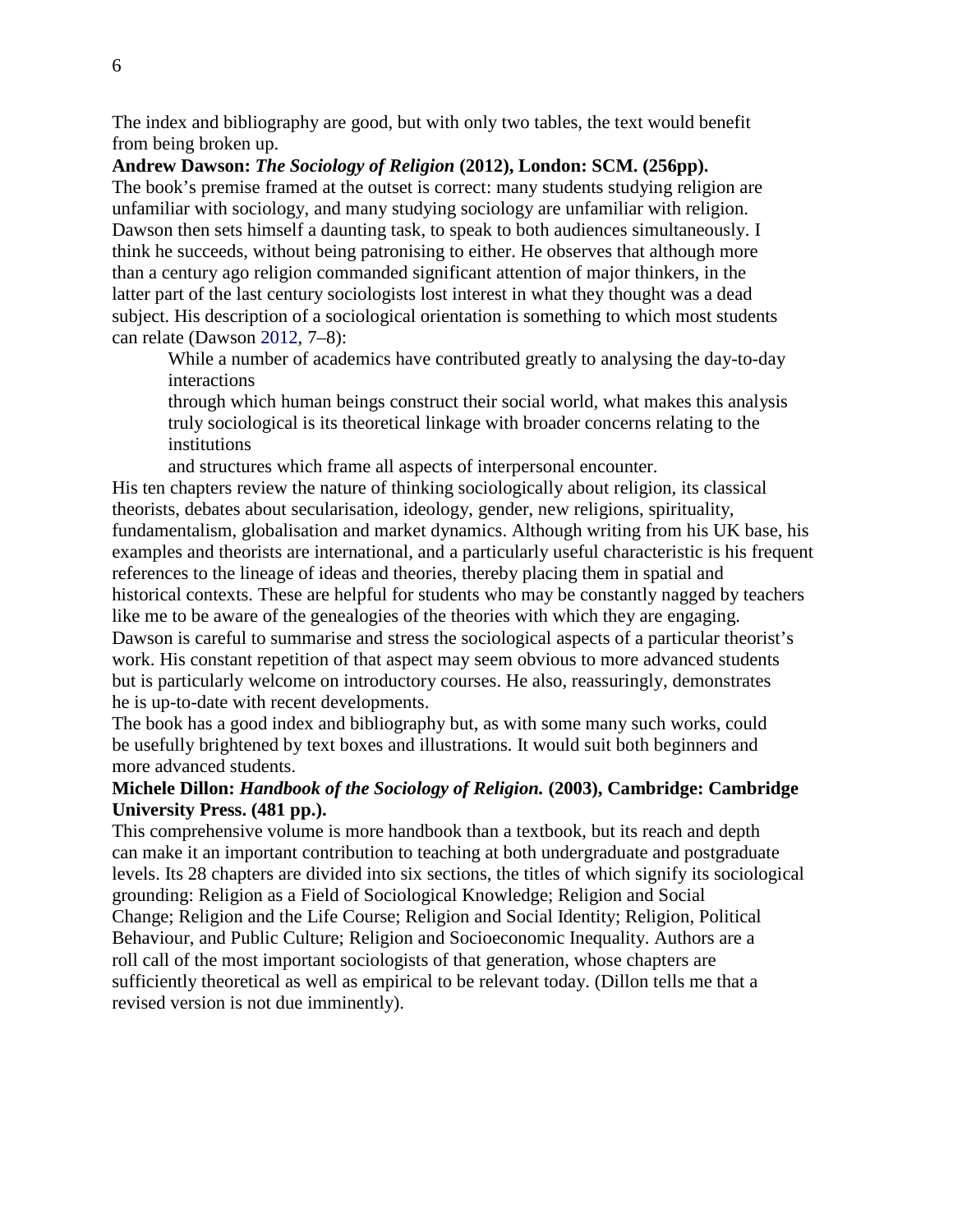As she promises in her first chapter, Dillon has curated a compendium that pays close attention to the importance of religion in daily life, particularly about the rich diversity of practice, within a carefully constructed sociological frame. In commissioning the chapters, she asked the authors to avoid lengthy and sometimes dry literature reviews which might strive towards closure on any particular topic, and lean instead towards ambiguities, subtleties, and controversies. The chapters are well-written and accessible for even firstyear students.

A strength of the volume is the breadth of methods: interviews, surveys, and ethnographies, along with longitudinal, historical and observational approaches. This provides a valuable teaching resource for intermediate and advanced students interested in evaluating and perhaps conducting research.

The book is fairly gender-balanced, both by contributions (10 of the 28 are by women) and an extensive bibliography, with the material being US-centric, tending towards an American audience. Its in-depth incorporation of sociological theories, resources and language throughout make it suitable for students who are unfamiliar with sociology as well as those who may take a sociology of religion course amongst a wider sociological curriculum.

The detailed index will be useful for all students and teachers. There are no suggested class-based questions or activities.

## **Inger Furseth and Pål Repstad:** *An Introduction to the Sociology of religion: Classical and Contemporary Perspectives* **(2006), Aldershot: Ashgate (now Routledge) (241pp)**

This text by two Norwegian scholars begins with probably the most contested question in the sociology of religion 'Is it true that religion is weakening in modern times, or are we facing religious resurgence' (Furseth and Repstad 2006, 2). One of the more interesting thoughts on that theme arises at the end of the chapter on religion and gender. Perhaps, they suggest, people who live outside traditional family units, still held to be almost sacred by traditional religions, are able to 'negotiate and create a sphere of action for themselves, accompanied by new roles. In this way, they contribute to religious renewal and innovation' (Furseth and Repstad 2006, 196).

Organised both by topic and summaries of key sociologists, the authors work with examples from a variety of religious traditions, rather than focus in depth on any. The book is, therefore, usefully, a textbook about 'religion', not 'religions' as it works across the broad category of religion rather than being an examination of individual religions' distinct theologies and practices.

Beginning with definitions and discussions of sociology, the tone is set for a book firmly situated in sociology, rather than Religious Studies, Comparative Religion or Theology. They discuss definitions of sociology that are more actor-oriented, described as sociology from below, or structure-oriented described as a sociology from above – distinctions which relate to formulations of the weak or strong programmes of sociology. As they say, those two approaches feature in the sub-discipline sociology of religion as well – a useful distinction to bear in mind when exploring different people's work. Other pertinent variations are between idealistic/materialistic, harmonic/social conflict, biological/genetic, essentialist/constructivist. Because sociology searches for secular, not religious, explanations for behaviour it will, as a discipline, have a secularising effect. And yet, the authors point out, sociology as a discipline has, since the Second World War, neglected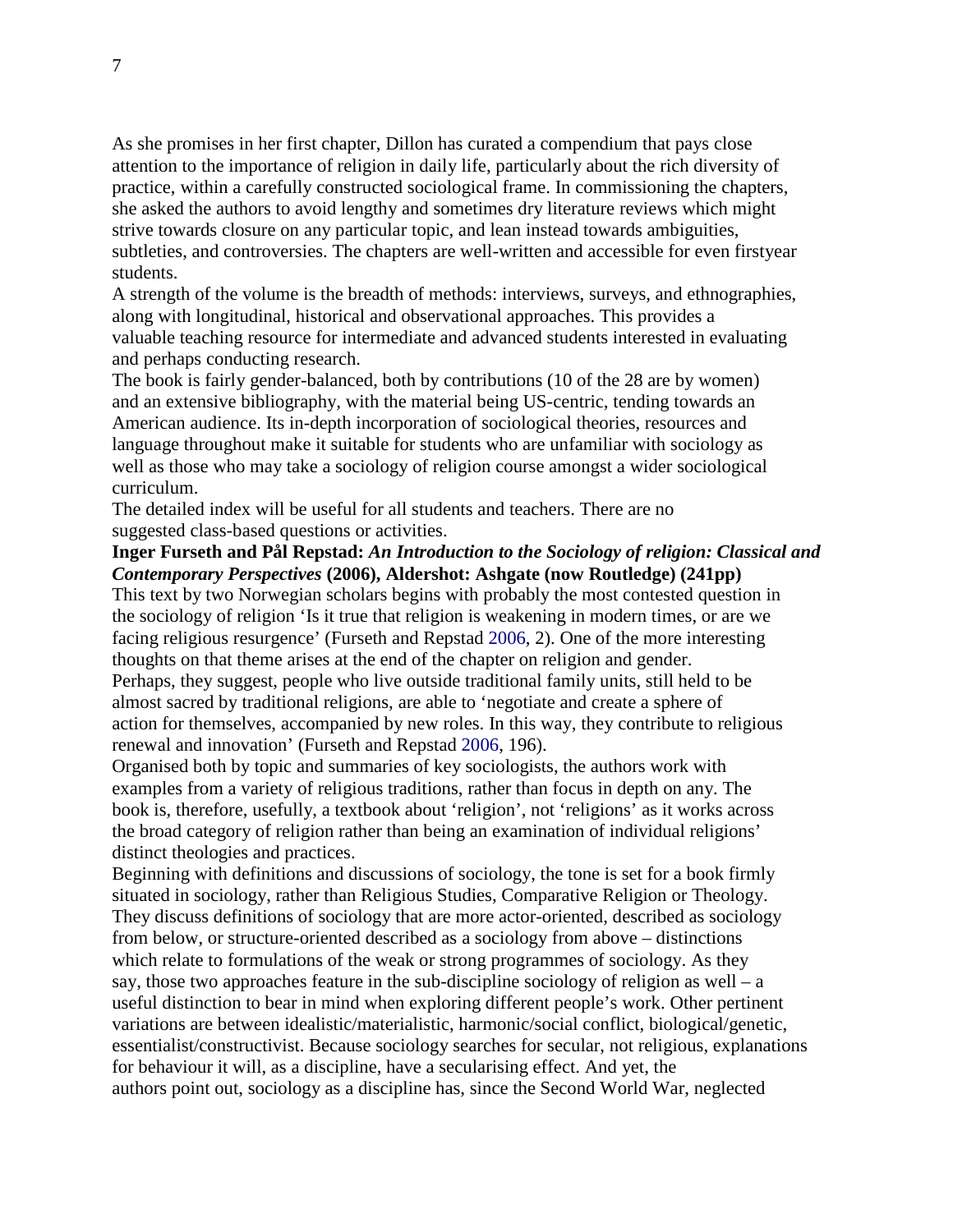religion in favour of economy and politics. They add that another reason for this neglect may be that sociologists of religion have often been funded by churches and have therefore focused on church issues. Their goal in the book is to combine the sociology of religion with general sociology, sometimes by including sociologists who do not focus on religion but can help readers consider how religion can be studied sociologically. This is a particularly useful feature for programmes of study situated in sociology departments. They also offer useful thoughts on distinctions amongst other disciplines that study religion, with non-sociological disciplines being at times normative or more focused on the content of individual religions.

Chapters, extensively using international examples and theorists, cover sociological perspectives on religion, religion as a phenomenon, classical sociologists, religion in contemporary society and cultural analysis, the great narratives (modernity, postmodernity, globalisation and secularisation) religion in the public sphere, individual religiosity, religious organisations and movements, religion, social unity and conflict, race, ethnicity and religion, religion and gender, sociology, theology and religious faith. One of the most useful chapters, given how often students raise the issue, is the last one: Sociology, Theology and Religious Faith (Furseth and Repstad 2006, 197–208). The authors ask if it is an advantage or disadvantage to be a religious person studying religion. They are right to point out that while similar questions arise in every empirical sociological study where the social actors may have a different interpretation from the social scientist, 'the tension is intensified when the scholars claim that a phenomenon is a social product and the social actors believe that it is a message from God.' (Furseth and Repstad 2006, 199). That does not mean, they argue, that the sociologist is value-free: 'The home ground should represent neither an advantage nor a drawback'. It is therefore important to be aware of one's own, often internalised, assumptions and biases.

The book contains a bibliography and index, but no suggested further readings or questions, and it best suited to advanced students who are already familiar with the sociology of religion and seeking a more international perspective.

## **Keith A. Roberts and David A. Yamane.** *Religion in Sociological Perspective* **(2016) 6th edition [1984], Los Angeles: Sage (504 pp.)**

This textbook, in its sixth edition (its second with co-author Yamane), covers well the themes and questions that arise most frequently in undergraduate sociology of religion courses.

Its six sections provide chapters that are coherently linked. The first section covers definitions and general approaches to the sociology of religion, the second takes a macro view and focuses on the complexity of religious systems, the third shifts to a more micro perspective on the role of religion in individual lives, the fourth looks at religious institutions (with a brief but important foray outside the United States through the work of Eileen Barker on New Religious Movements), the fifth explores social inequality (with strong sections on race, gender and sexuality), and the final section centres on social change and religious adaptation (including co-author Yamane's robust defence of secularization theses as 'neosecularization').

Chapters are carefully designed to provoke thinking, from the opening short 'questions to ponder as you read this chapter' through occasional text boxes of 'Critical Thinking'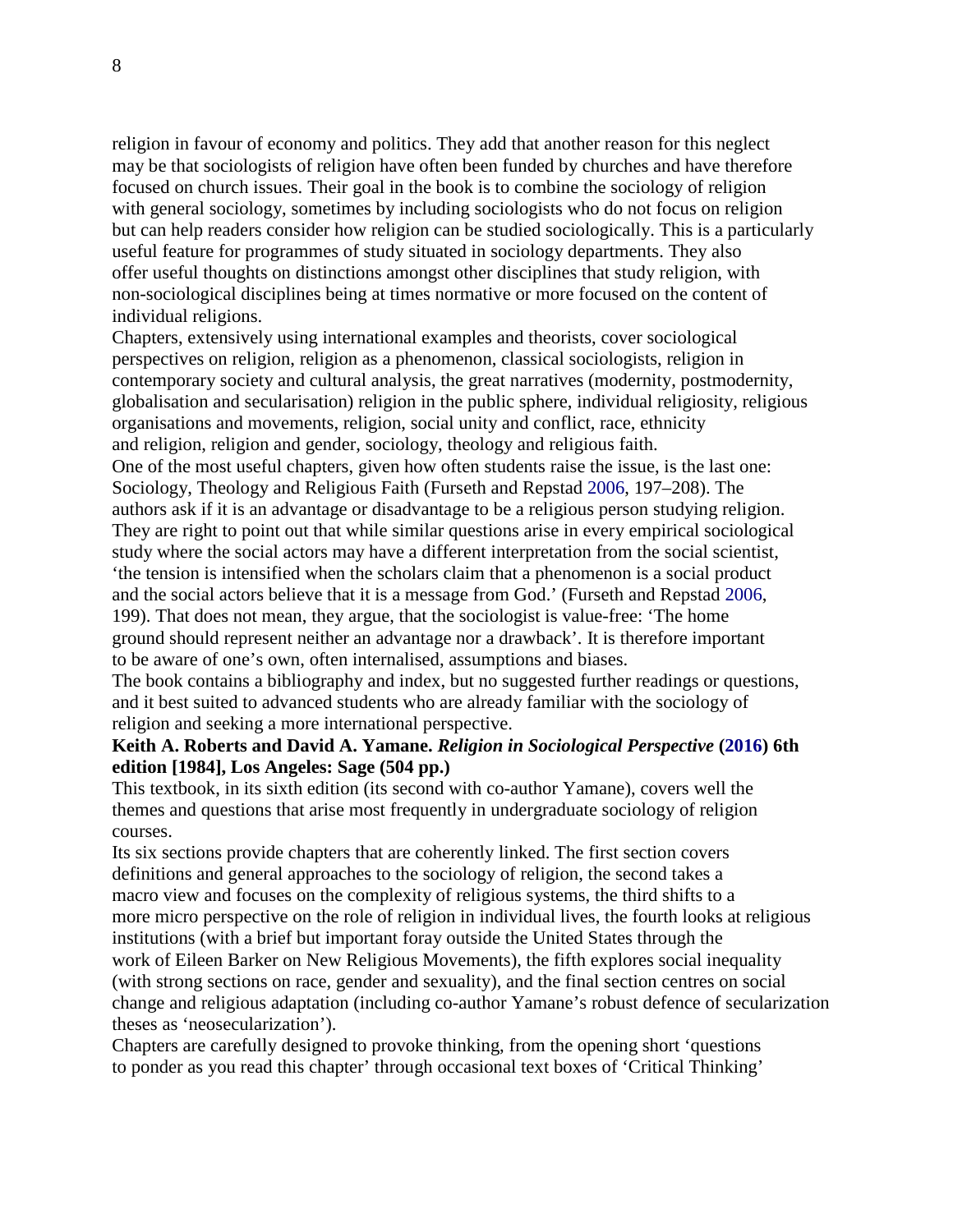questions. Readers are often directed to on-line resources to complement the chapters' ideas, and the text is frequently broken up with text boxes, illustrations and photographs. Further teaching resources, including sample tests, activities, and video material can be found through a linked web site. The inclusion of both a subject index and a name index is an interesting and useful innovation.

This is an exceptionally well-written textbook, exhaustive in detail and with rigorous theoretical grounding. The major drawbacks, as with most US-based books, are its nearly exclusive focus on the United States and Christianity. And, in keeping with the disciplinary norm, it is dominated by male voices.

### **Armando Salvatore.** *The Sociology of Islam: Knowledge, Power and Civility***. (2016). Publisher: Chichester: Wiley-Blackwell (327pp).**

Although there are several articles, and book chapters, that look at the 'sociology of' different religions, such as Buddhism, Christianity, Hinduism, Judaism and Paganism, Salvatore's book deserves a brief mention here because it offers an orientation to studying both Islam and sociology of religion more generally. His 39-page introduction does double duty both as an exposition of the book's framework and a magisterial overview of the histories and approaches within sociology of religion and sociology more generally. By abstracting Islam from a wider sociology of religion, Salvatore (2016, 7) is able to draw attention to how sociologists comfortably conflate the category of religion with 'tradition', seen as juxtaposed to 'modernity', and operationalised through functionalism:

'Less functionalization means a greater focus on both the regularities and the unpredictabilities of what I will call the "knowledge-power equation", which substantiates the metainstitutional, creative, and "constellating" power of religion'. Rather than export standard sociological theories and categories to Islam, he wants to 'treasure the tensions and antinomies that underlie the originally Western, yet over time global, sociological project of modernity...' Salvatore (2016, 8).

Essential to his sociology of Islam, and the book's structure, is the concept of 'civility', understood not through what he describes as a narrow, politically-loaded Western view of civil society, but through a 'more malleable, yet historically sound and transculturally plausible, concept of civility' (Salvatore 2016, 4). Correspondingly, the book is structured into three sections: Patterns of Civility; Islamic Civility in Historical and Comparative Perspective; Modern Islamic Articulations of Civility.

The book does not offer the kind of rich, engaging ethnographic detail that promises to capture and retain students' attention, but as so many texts are Christian-oriented, either explicitly or implicitly, the introduction alone should be required reading for novice undergraduates, with the remainder more suited to those specialising in Islam at higher undergraduate, and post-graduate, levels.

### **Bryan S. Turner,** *Religion and Modern Society: Citizenship, Secularisation and the State* **(2011), Cambridge: Cambridge University Press (374pp).**

Turner's critique of contemporary sociology of religion, first published as a journal article (Turner 2009) and then revised as the 'Introduction' here, rests on his declaration that the major issue 'confronting any understanding of religion in modern societies are all related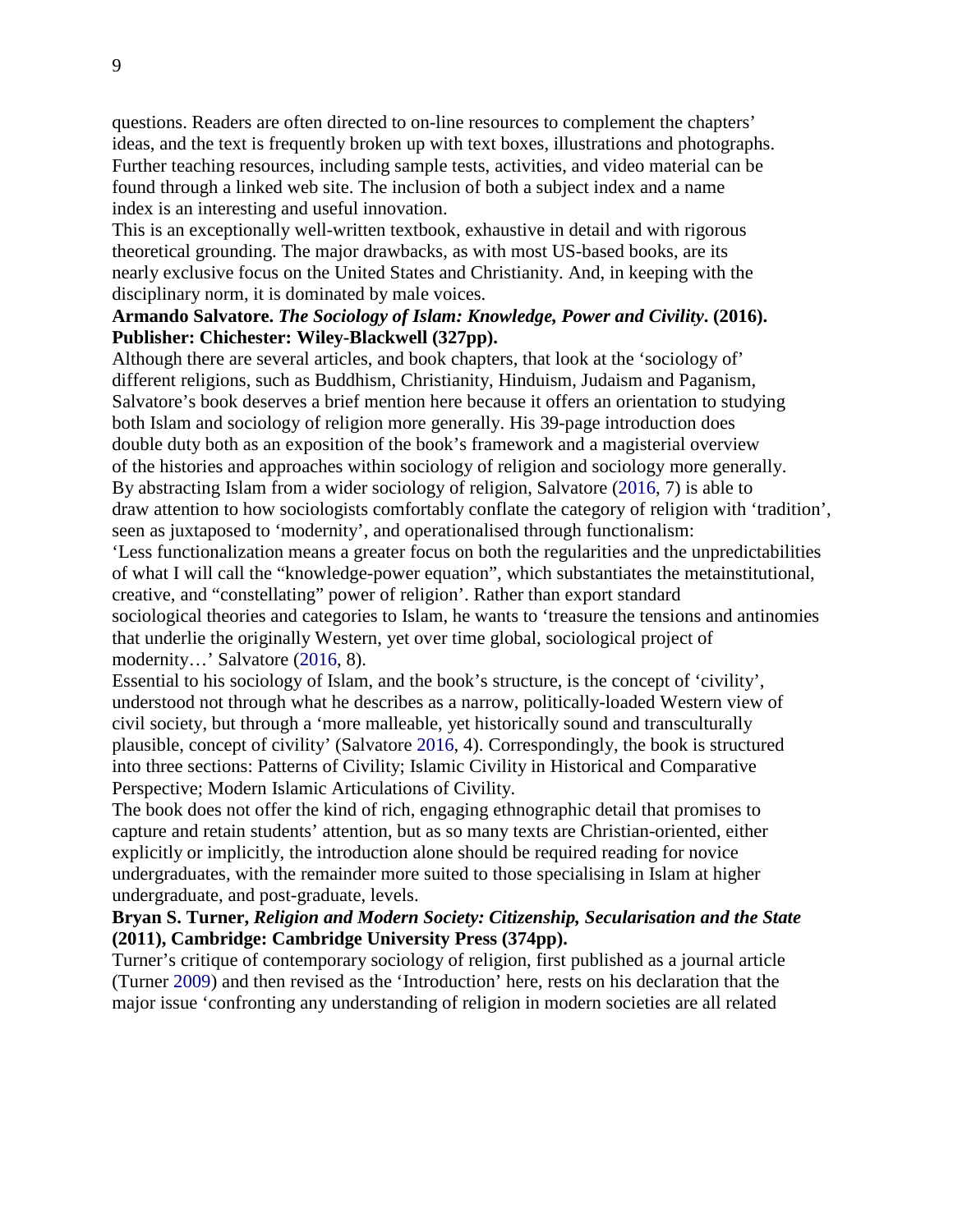to globalisation' (Turner 2011, viii). The key word, and the book's limitation is 'modern'. Many may disagree and argue that the most significant religious schisms have all had to do with gender, power and sexuality. Turner attempts to address those issues within the context of globalisation, positioning, for example, attempts on regulating female dress codes as a product of multiculturalism. He minimises issues of religious violence and radicalisation in favour of those recognising a resurgence of religion and piety, particularly in urban settings, where cosmopolitanism and various forms of religious vitality run counter to secularisation theories.

Turner's main argument is that all religions have been influenced by consumerism, and rather than imagine a 'post-secular' world, he invites the reader to consider one where the distinctions between secular and profane have largely disappeared. Globalisation, through interconnectedness and the shrinking of time and space, produces, he suggests, genuinely new phenomena, demanding new definitions of religion, secularisation and the body. The first section examines in detail 'Theoretical frameworks: the problem of religion in sociology' through the work of Durkheim (Chapter 2), Weber (Chapter 3), Parsons (Chapter 4), Douglas (Chapter 5) and Bourdieu (Chapter 6). His in-depth coverage of each theorist provides students with a good overview of their theories, a link to importantly related commentaries, and Turner's own reflections. For example, when discussing Emile Durkheim and the classification of religion Turner usefully reviews Durkheim's theory in the context of later developments and critiques, principally through Turner's distinction between strong and weak programmes of sociology: the former, Durkheimian sociology, treats causality as a function of social structure and the latter allows for more individual interpretations of meaning. One aspect of Turner's discussion of Durkheim that is refreshing for contemporary students is how he identifies Durkheim as a critic of industrial capitalism and egoistic individualism.

His treatment of the anthropologist Mary Douglas is at times dismissive. While he agrees with her 'rules' about the body, particularly the understanding that 'the control of the body is always an expression of social control' (Turner 2011, 90), to then say that her analysis of dirt and pollution does not transfer well to 'modern' societies is to seriously underestimate current desires in many countries to rid societies of 'dirty' immigrants, and how her theories of pollution and anomalies help to explain those phenomena. Turner describes Pierre Bourdieu's explicit work on religion as 'not very interesting' (Turner 2011, 108) but suggests his wider conceptual apparatus provides rich analytical frameworks for the study of religion, such as 'the idea of religious interests and the role of institutions in organising the field' (Turner 2011, 120).

In the second section, Turner discusses eight interlinked themes covering issues such as secularisation, multiculturalism, feminism, state regulation, consumerism, citizenship, and piety. All of those topics attract attention amongst students, especially as the discussion is generally well-grounded in sociological theory. His chapter on 'managing religions' is particularly well nuanced as it addresses state objectives to both expand and constrain immigration– a significant issue today.

Turner fails, however, to pay sufficient attention to gender and sexuality, and to women academics. To ignore the work of Nancy Ammerman and Meredith McGuire, for example, is mystifying when he claims he will attend to 'religion and everyday life'. He misses out many other women scholars whose work has been influential – Linda Woodhead (here only for her anthology and not for her work, with Paul Heelas, on the 'spiritual revolution',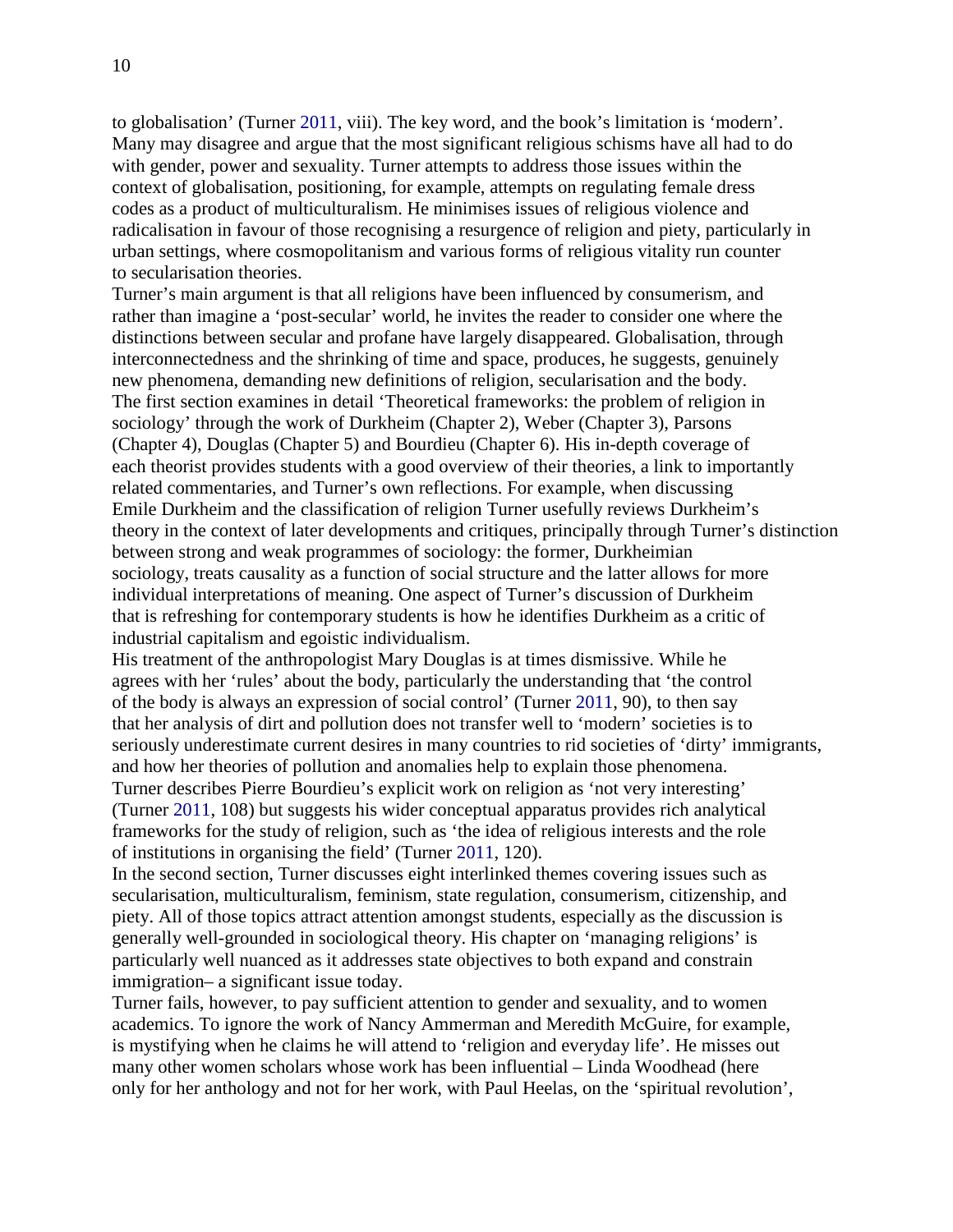or her own highly influential contributions to gender debates), Marie Cornwall and Eileen Barker, amongst others. While the book can serve as a useful text for advanced students, teachers must be willing to take a close read with them and help fill the many gaps in knowledge created by Turner's general neglect of important women theorists. There are no illustrations, chapter questions or suggestions for activities.

## **Conclusion**

The above exercise revealed the extent to which the 'sociology of religion' is likely best understood in two phases: the classics and the contemporary. There appeared to be little difference in the opinions of the above authors about the essence, or importance, of the 'classics', leading to a bias towards theories about secularisation and modernity. This may result in an over-reliance on last century, white, male theorists, particularly if we take seriously Stausberg's assertion that contemporary theories have not 'achieved the status of a classic theory in religious studies, i.e., a recurrent point of reference in scholarly discussions and syllabi' (Stausberg 2009, 8–9). I am not sure if this is a reflection of the theorists themselves, or an atrophying characteristic of a discipline whose gate-keepers (review boards, senior scholars) prefer to talk to and cite each other. Several recurrent points of reference in the sociology of religion do occur, and are shown consistently in the texts above, but remain controversial. As Stausberg and Engler said (2013, 131) when introducing this occasional series of review articles, introductory overviews 'provide basic information on a given topic (i.e., *what the respective authors consider most relevant.)*' (italics mine).

A new criterion that is gaining attention is what is sometimes known as liberating, or de-colonialising, the curriculum.1 That means adding authors who have been historically muted: women, people of colour, scholars from emerging economies. The dominance of white men within the discipline, and higher education more widely, reflects gender and racial inequality more generally. The module content and reading list I created for the Goldsmiths' BA Religion was subjected – and rightly so – to that kind of scrutiny during the programme review process, and I am sure that the final version was better as a result. It did not mean removing authors, but actively seeking non-white men from the literature. Citations are political. Ahmed wrote (https://feministkilljoys.com/2014/ 11/04/white-men/), referring to a singular institution of 'white men':

Citationality is another form of academic relationality. White men is reproduced as a citational relational. White men cite other white men: it is what they have always done; it is what they will do; what they teach each other to do when they teach each other. They cite; how bright he is; what a big theory he has. He's the next such-and-such male philosopher: don't you think; see him think. The relation is often paternal: the father brings up the son who will eventually take his place. Patriarchy: it's quite a system. It works. While some may cry 'political correctness!' the response is becoming equally vocal: if rebalancing the discipline to help erode two centuries of taken-for-granted male privilege is  $<sup>1</sup>$  $<sup>1</sup>$  $<sup>1</sup>$ </sup>

<span id="page-11-0"></span> <sup>1</sup> 1Examples include initiatives such as Decolonise Sussex at the University of Sussex, or one of several projects to 'liberate the

curriculum' (e.g. Goldsmiths, University of London; UCL; Royal Holloway, Leicester University). There have also been campaigns

dealing with sexism in research, such as the Gendered Conference Campaign led by the Feminist Philosophers group (https://feministphilosophers.wordpress.com/gendered-conference-campaign/).